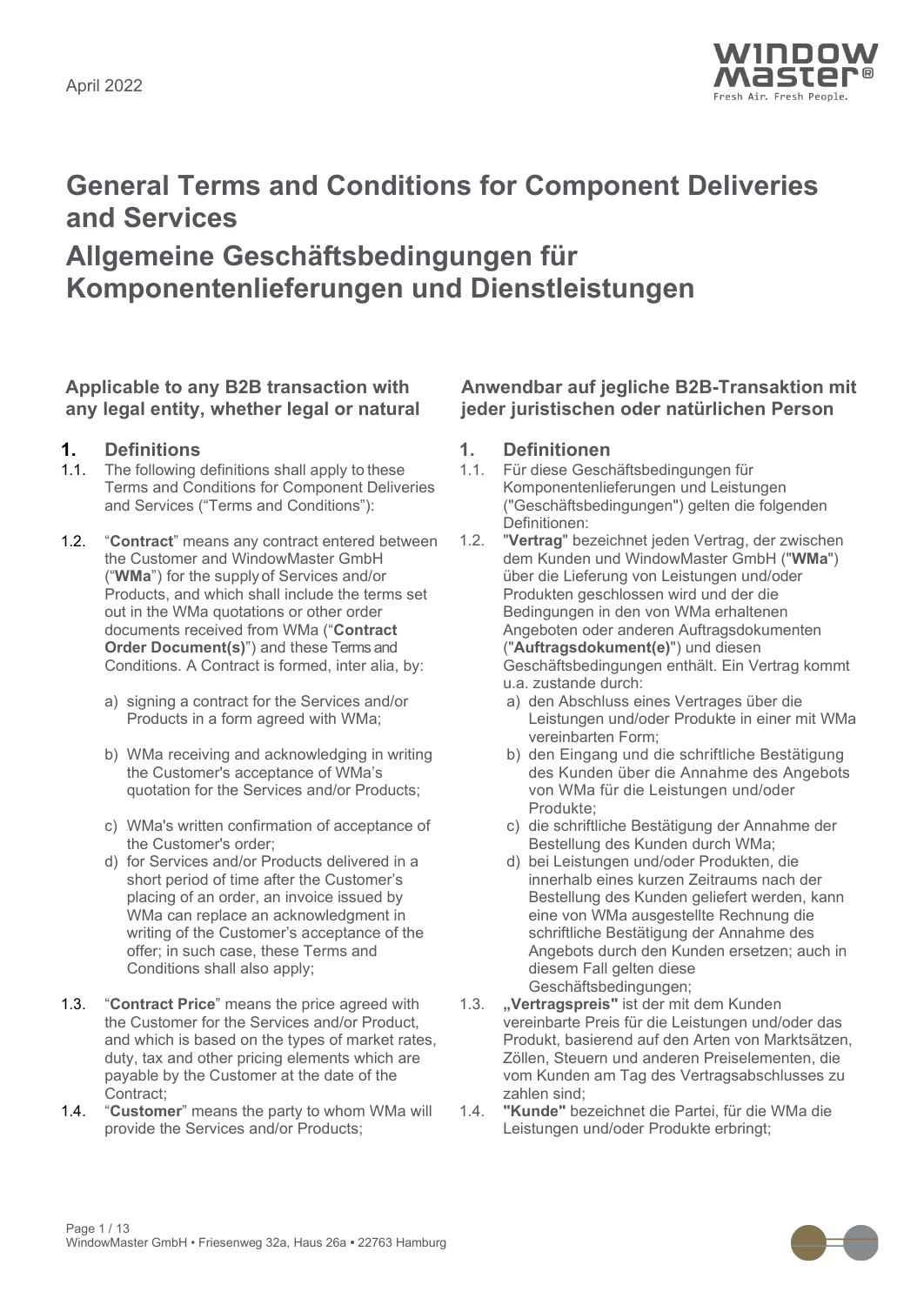

- 1.5. "**Development**" means the development or project being undertaken by the Customer, and to which the Services relate;
- 1.6. "**Intellectual Property Rights**" means any intellectual property right of WMa including without limitation any registered and/or unregistered rights to the tangible and intangible assets as set out in Sections [8.1](#page-6-0) and [8.2.](#page-6-1)
- 1.7. "**Product/s**" means WMa product(s) supplied under the Contract including as supplied as part of the Services;
- 1.8. "**Relevant Documents**" means any document, such as a specification or brief, which defines the Services and/or Products;
- 1.9. "**Services**" means any service provided to the Customer by WMa including installation, commissioning and maintenance services;
- 1.10. "**Site**" means the site of the Development. 1.10. **"Standort"** bezeichnet den Standort der

### **2. Offer and Conclusion of the Contract 2. Angebot und Zustandekommen des**

- 2.1. These Terms and Conditions together with WMa's Contract Order Documents apply exclusively; general business terms and conditions of the Customer conflicting with or deviating from WMa's Terms and Conditions are only recognized insofar as WMa expressly agreed to them in writing. Similarly, any terms and conditions of contract of the Customer previously agreed upon that conflict with or supplement these Terms and Conditions shall no longer apply. In the event of a direct conflict between any of the provisions of these Terms and Conditions and any other document forming part of the Terms and Conditions, the provision most favorable to WMa shall apply.
- 2.2. Any offer presented by WMa is valid 30 days from the date of offer, unless otherwise explicitly stated in the offer.
- 2.3. Information on measurements and calculations, including drawings and illustrations are solely approximate and should only be used as a guideline.
- 2.4. Obtaining of CE marks for windows, doors and other building components interacting with WMa's Products is not a part of WMa's obligations and delivery. Installation drawings and diagrams are invoiced separately.
- 1.5. **"Entwicklung"** bezeichnet die Entwicklung oder das Projekt, das vom Kunden durchgeführt wird und auf das sich die Leistungen beziehen;
- 1.6. **"Rechte an geistigem Eigentum"** bezeichnet alle Rechte an geistigem Eigentum von WMa, insbesondere alle eingetragenen und/oder nicht eingetragenen Rechte an den in den Ziffern 8.1 und 8.2 genannten materiellen und immateriellen Vermögenswerten.
- 1.7. **"Produkt(e)"** bezeichnet das/die nach dem Vertrag gelieferte(n) Produkt(e) von WMa, einschließlich derjenigen, die als Teil der Leistungen geliefert werden;
- 1.8. **"Relevante Dokumente"** bezeichnet jedes Dokument, wie z.B. eine Spezifikation oder eine Beschreibung, welche die Leistungen und/oder Produkte definiert;
- 1.9. **"Leistungen"** bezeichnet jede Dienstleistung, die WMa für den Kunden erbringt, einschließlich Installations-, Inbetriebnahme- und Wartungsleistungen;
- Entwicklung.

# **Vertrages**

- 2.1. Diese Bedingungen gelten zusammen mit den Auftragsunterlagen von WMa ausschließlich; entgegenstehende oder von den Bedingungen von WMa abweichende allgemeine Geschäftsbedingungen des Kunden werden nur insoweit anerkannt, als WMa ihnen ausdrücklich schriftlich zugestimmt hat. Ebenso finden entgegenstehende oder ergänzende Vertragsbedingungen des Kunden keine Anwendung mehr. Im Falle eines unmittelbaren Widerspruchs zwischen einer der Bestimmungen dieser Geschäftsbedingungen und einem anderen Dokument, das Bestandteil der Geschäftsbedingungen ist, gilt die für WMa günstigste Bestimmung.
- 2.2. Jedes von WMa unterbreitete Angebot ist 30 Tage ab dem Datum des Angebots gültig, es sei denn, im Angebot ist ausdrücklich etwas anderes angegeben.
- 2.3. Angaben zu Maßen und Berechnungen, einschließlich Zeichnungen und Abbildungen, sind nur annähernd maßgebend und sollen nur als Richtlinie dienen.
- 2.4. Die Erlangung von CE-Kennzeichen für Fenster, Türen und sonstige Bauelemente, die mit den Produkten von WMa zusammenwirken, gehört nicht zum Leistungsumfang von WMa. Einbauzeichnungen und -pläne werden gesondert in Rechnung gestellt.

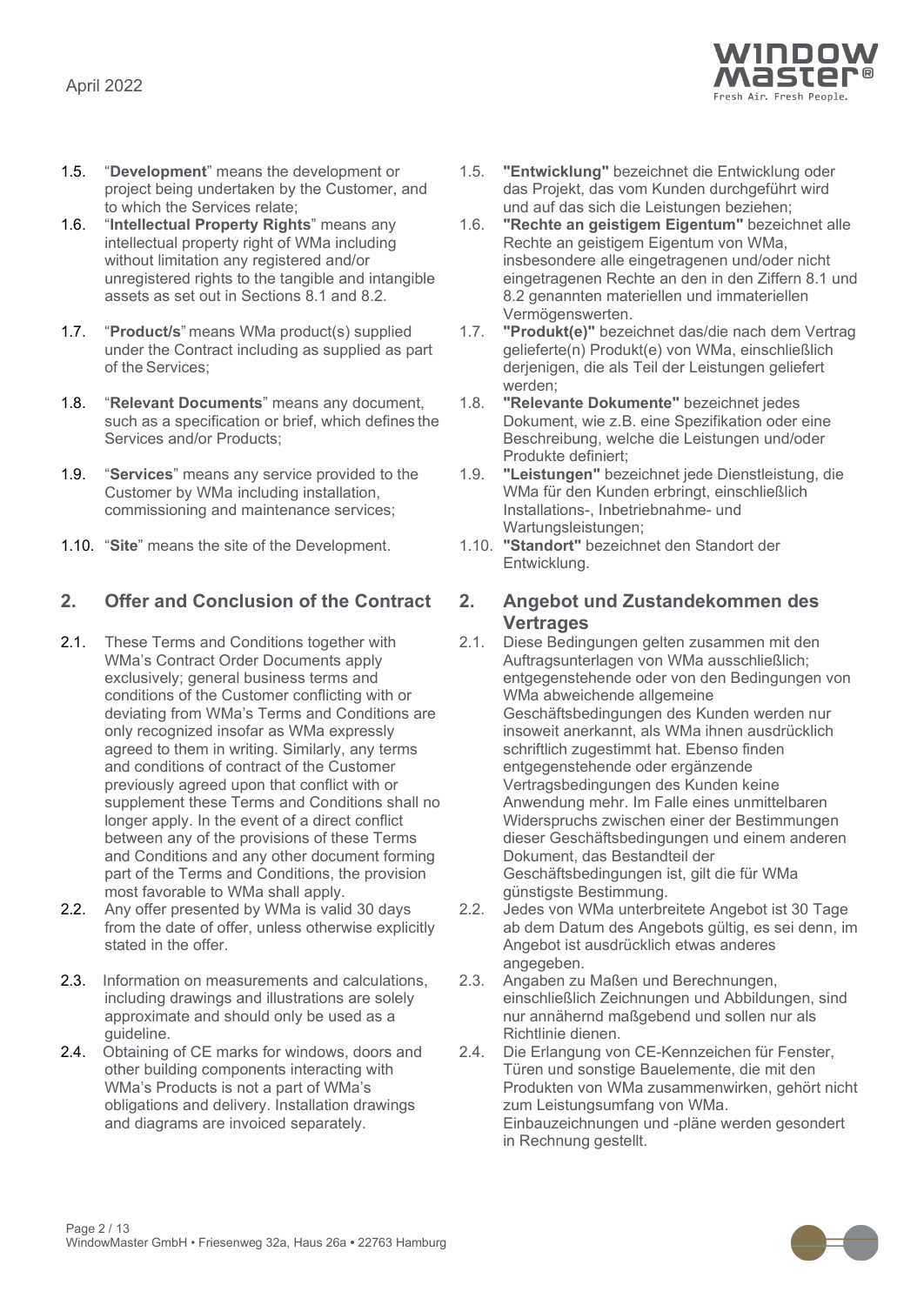

2.5. Product samples' display and information provided in catalogues or other advertisement material cannot be considered as any type of guarantee or warranty in terms of the quality or characteristics of the Products.

**3. Communications 3. Kommunikation** All communications by the Customer with WMa shall be in writing.

- **4. The Services 4. Die Leistungen** WMa shall carry out the Services using reasonable skill and care and in accordance with the terms of Contract including the Relevant Documents and may subcontractthe whole or part of the Services and/or Products.
- 4.2. WMa shall not be liable for errors of negligence of any third party retained by or on behalf of the Customer in relation to the Development. The Customer is obliged to pass on information in regard to the Maintenance call to relevant personnel/ inhabitants etc. and facilitate access by WMa solutions ("System").

- <span id="page-2-0"></span>**5. Maintenance Services 5. Wartungsleistungen** Notwithstanding any other term, maintenance services ("**Maintenance**") will be carried outin accordance with the terms of the Contract andas set out in this Section [5.](#page-2-0)
- 5.2. Maintenance will take place within the hours of Monday to Friday 8:00 – 16:00 (CET).
- 5.3. The exact time of a Maintenance call will be communicated to the Customer at least 3 weeks in advance. Should the Customer wish to change the time of the call, WMa must be contacted as soon as possible.
- <span id="page-2-1"></span>5.4. The Customer must ensure that access is secured to all parts of the premises where inspection of the System is necessary. Should installation drawings, or equipment (ladder, lift etc.) be required by WMa, the Customer must provide these at its own cost including any necessary operating personnel.
- 5.5. If Maintenance of any part of the System cannot be undertaken as a result of a lack of information or the inability of WMa to obtain access for whatever reason, or where WMa is involved in delay and/or disruption as a result of the Customer's failure to comply with Sections **Error! Reference source not found.** and [5.3,](#page-2-1) WMa shall not be obliged to undertake

2.5. Die Darstellung von Produktmustern und die Angaben in Katalogen oder sonstigem Werbematerial stellen keine wie immer geartete Garantie oder Zusicherung von Beschaffenheit oder Eigenschaften der Produkte dar.

3.1. Alle Mitteilungen des Kunden an WMa bedürfen der Schriftform.

- 4.1. WMa wird die Leistungen mit angemessener Sachkenntnis und Sorgfalt und in Übereinstimmung mit den Vertragsbedingungen einschließlich der maßgeblichen Dokumente erbringen und kann die Leistungen und/oder Produkte ganz oder teilweise an Subunternehmer vergeben.
- 4.2. WMa haftet nicht für fahrlässige Fehler Dritter, die vom Kunden oder in seinem Auftrag im Zusammenhang mit der Entwicklung beauftragt wurden. Der Kunde ist verpflichtet, Informationen bezüglich des Wartungsabrufs an entsprechendes Personal/Bewohner etc. weiterzugeben und den Zugang für WMa-Lösungen ("System") zu ermöglichen.

- 5.1. Ungeachtet anderer Bestimmungen werden die Wartungsleistungen ("**Wartung**") gemäß den Bestimmungen des Vertrages und wie in dieser Ziffer 5 beschrieben durchgeführt.
- 5.2. Die Wartung findet in der Zeit von Montag bis Freitag 8:00 - 16:00 Uhr (MEZ) statt.
- 5.3. Der genaue Zeitpunkt eines Wartungseinsatzes wird dem Kunden mindestens 3 Wochen im Voraus mitgeteilt. Wünscht der Kunde eine Änderung des Zeitpunkts des Einsatzes, so ist WMa schnellstmöglich zu kontaktieren.
- 5.4. Der Kunde hat dafür Sorge zu tragen, dass der Zugang zu allen Teilen der Räumlichkeiten, in denen eine Überprüfung der Anlage erforderlich ist, sichergestellt ist. Werden von WMa Montagezeichnungen oder Hilfsmittel (Leiter, Aufzug etc.) benötigt, so hat der Kunde diese auf eigene Kosten einschließlich des erforderlichen Bedienungspersonals zur Verfügung zu stellen.
- 5.5. Kann die Wartung eines Teils des Systems nicht durchgeführt werden, weil WMa aus irgendwelchen Gründen nicht informiert ist oder sich keinen Zugang verschaffen kann oder weil WMa durch die Nichteinhaltung der Ziffern 5.3 und 5.4 durch den Kunden in Verzug gerät und/oder gestört wird, ist WMa nicht zur Wartung verpflichtet, sondern der Kunde bleibt für den entsprechenden Teil des

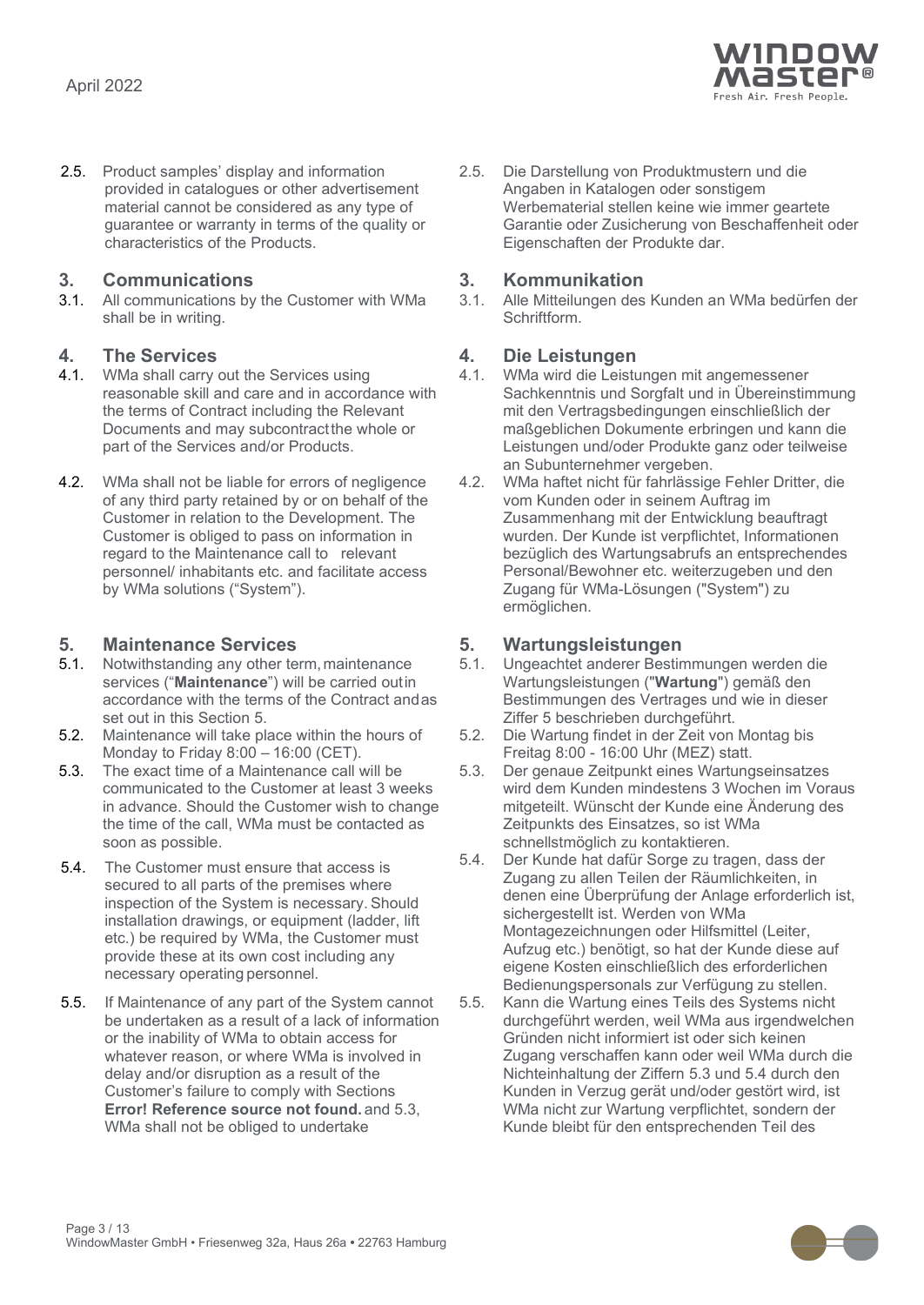

Maintenance, but the Customer shall remain responsible for the relevant part of the Contract Price, and in addition WMa shall be entitled to compensation in regard to transport and additional costs incurred as a result, including supplementary hours, overtime on weekends, bank holidays and weekends.

- 5.6. The following will be charged as additional costs to the Contract Price in accordance with the WMa price list applicable at the date of the Maintenance call, and which shall be invoiced separately:
	-
	- b) Tasks made necessary by conditions for which the Customer is responsible, or in regard to which neither WMa or the Customer have control including weather, burglary, malicious damage, structural changes, repair or other works by the Customer or others, incorrect operation, external impact, damage due to faulty sensors from other suppliers, incorrect window function or signaling errors due to controls supplied by others such as BMS + CTS and BUS systems.
	- c) WMa's reasonable expenses for establishment and operation of a telephone system or internet for WMa's online access to the System and Maintenance calls necessitated by the Customer's failure to keep the telephone system operational.
	- d) Any failure by the Customer to comply with the obligations in Section [0](#page-3-0) to the extent that WMa is liable for additional costs but which may include WMa's costs for any necessary additional time incurred in relation to carrying out the Services.
- 5.7. A Maintenance check list will be provided by WMa for signature by the Customer or an authorised representative.
- 5.8. Maintenance work which is not covered by the Contract Price will be carried out in connection with the Maintenance calls without express confirmation from the Customer, where such work does not require more than 1 hour's work. For work of a greater time expenditure WMa will require the Customer's confirmation before undertaking such work.

<span id="page-3-0"></span>**6. Customer's Obligations 6. Obliegenheiten des Kunden** The Customer shall promptly supply in writing to WMa complete and accurate information about

Vertragspreises verantwortlich und WMa hat darüber hinaus Anspruch auf Entschädigung für die dadurch entstehenden Transport- und Mehrkosten, einschließlich Überstunden, Überstunden an Wochenenden, Feiertagen und Wochenenden.

- 5.6. Als Zusatzkosten zum Vertragspreis werden gemäß der zum Zeitpunkt des Wartungseinsatzes gültigen WMa-Preisliste folgende Leistungen berechnet, die gesondert in Rechnung gestellt werden:
- a) Replacement or repair of wearing parts; and a) Austausch oder Reparatur von Verschleißteilen;
	- b) Arbeiten, die durch Umstände erforderlich werden, die der Kunde zu vertreten hat oder auf die weder WMa noch der Kunde Einfluss haben, wie z.B. Witterung, Einbruch, böswillige Beschädigung, bauliche Veränderungen, Reparaturen oder sonstige Arbeiten durch den Kunden oder andere, Fehlbedienung, Fremdeinwirkung, Schäden durch fehlerhafte Sensoren anderer Lieferanten, fehlerhafte Fensterfunktion oder Meldefehler durch fremdgelieferte Steuerungen wie BMS + CTS und BUS-Systeme.
	- c) Angemessene Aufwendungen von WMa für die Einrichtung und den Betrieb einer Telefonanlage oder des Internets für den Online-Zugriff von WMa auf das System und für Wartungseinsätze, die durch das Versäumnis des Kunden, die Telefonanlage betriebsbereit zu halten, erforderlich werden.
	- d) jede Nichteinhaltung der Verpflichtungen aus Ziffer 6 durch den Kunden, soweit WMa dadurch zusätzliche Kosten entstehen, die jedoch auch die Kosten von WMa für den notwendigen Mehraufwand im Zusammenhang mit der Erbringung der Leistungen umfassen können.
	- 5.7. Eine Wartungscheckliste wird von WMa zur Unterschrift durch den Kunden oder einen Bevollmächtigten zur Verfügung gestellt.
	- 5.8. Wartungsarbeiten, die nicht durch den Vertragspreis abgedeckt sind, werden im Rahmen der Wartungseinsätze ohne ausdrückliche Bestätigung des Kunden durchgeführt, sofern diese Arbeiten nicht mehr als 1 Stunde Arbeitsaufwand erfordern. Bei Arbeiten mit größerem Zeitaufwand wird WMa vor Durchführung solcher Arbeiten die Bestätigung des Kunden einholen.

6.1. Der Kunde wird WMa unverzüglich schriftlich vollständige und genaue Informationen über die

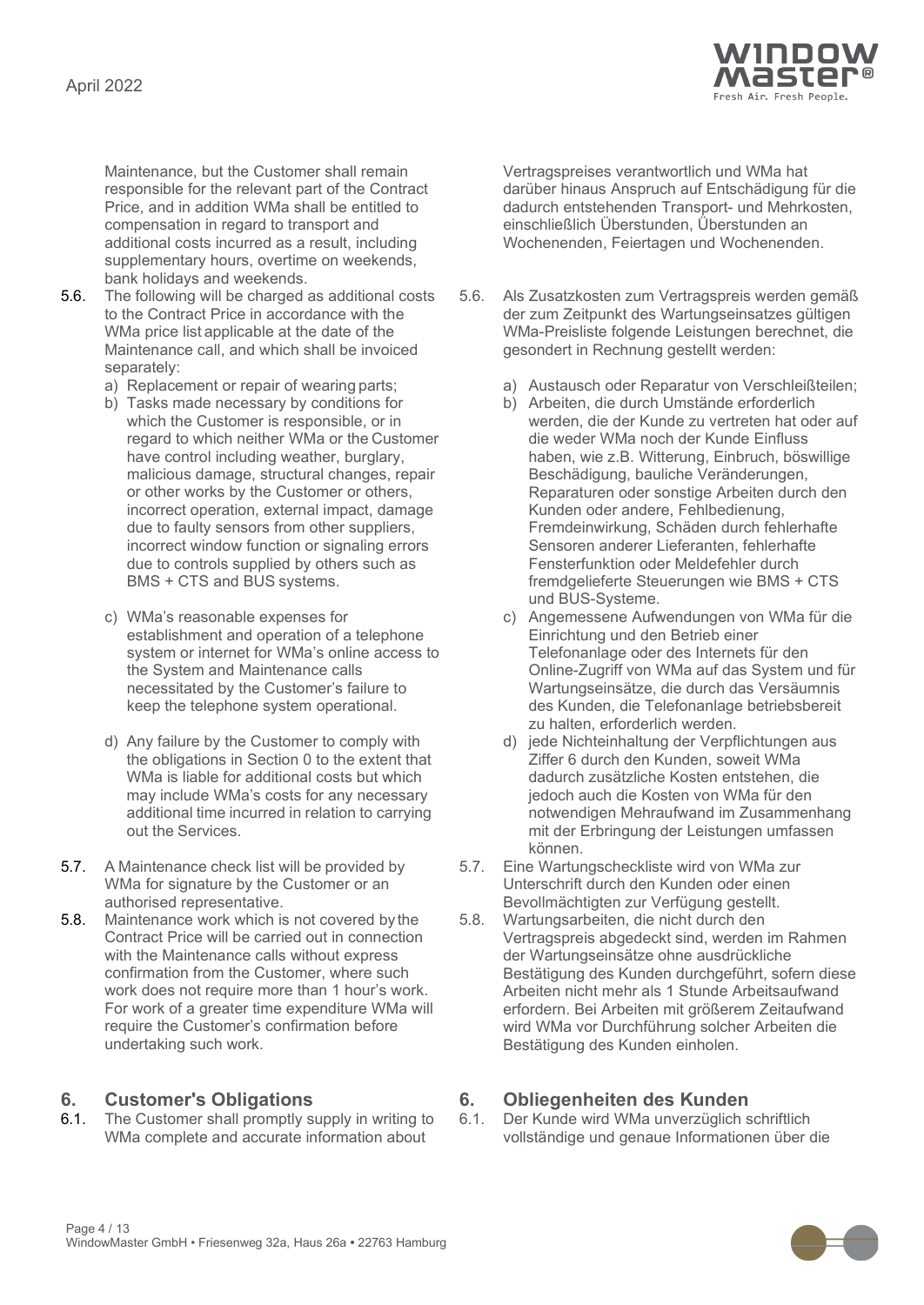

the Development, the Site, third parties retained by or on behalf of the Customer (whose full cooperation and assistance shall be procured) and any matter which may influence the Services including design changes.

- 6.2. The Customer shall supply all facilities and assistance necessary for the execution of the Services including scaffolding, means of access, power supply and site accommodation.
- 6.3. The Customer will ensure that all electrical installations and systems are in accordance with information provided to WMa for the purposes of their undertaking of Services. Regarding Products, any installation works undertaken by parties other than WMa must bein accordance with WMa issued and approved drawings and specifications, and in advance of any testing and commissioning of the Products the relevant power supply must be enabled.
- 6.4. It is the Customer's responsibility to install a dedicated telephone line or internet for use with the Products.

## **7. Delivery, Commencement and Completion**

- a) WMa will use reasonable efforts to deliver Products to the location specified in the Contract on the Delivery Date; and/or
- b) WMa will use reasonable efforts to commence the Services on the Commencement Date and to complete them by the Completion Date and - where no such Dates are agreed - on such other dates as otherwise notified to the Customer by WMa.
- 7.2. Any delivery/commencement/completion date agreed with the Customer is an estimated time for delivery of Products or commencement or completion of Services solely and changes of delivery/commencement/ completion from WMa's end cannot be considered a material breach. Unless the parties had agreed on a fixed date.
- <span id="page-4-0"></span>
- 7.4. WMa will be entitled to an extension of the Delivery Date, Commencement Date or Completion Date upon it becoming apparent that:

Entwicklung, den Standort, die vom Kunden oder in seinem Namen beauftragten Dritten (deren volle Mitwirkung und Unterstützung sichergestellt werden soll) und alle Angelegenheiten, die die Leistungen beeinflussen können, einschließlich Designänderungen, zur Verfügung stellen.

- 6.2. Der Kunde stellt alle Einrichtungen und Hilfsmittel zur Verfügung, die für die Ausführung der Leistungen erforderlich sind, einschließlich Gerüste, Zugangsmöglichkeiten, Stromversorgung und Unterbringung auf der Baustelle.
- 6.3. Der Kunde stellt sicher, dass alle elektrischen Installationen und Systeme mit den Informationen übereinstimmen, die WMa für die Erbringung der Leistungen zur Verfügung gestellt wurden. Im Hinblick auf die Produkte müssen alle Installationsarbeiten, die nicht von WMa durchgeführt werden, mit den von WMa herausgegebenen und genehmigten Zeichnungen und Spezifikationen übereinstimmen, und vor der Prüfung und Inbetriebnahme der Produkte muss die entsprechende Stromversorgung hergestellt werden.
- 6.4. Es liegt in der Verantwortung des Kunden, eine dedizierte Telefon- oder Internetleitung für die Verwendung mit den Produkten zu installieren.

### **7. Lieferung, Beginn und Fertigstellung**

- 7.1. Either: 7.1. Entweder:
	- a) WMa wird sich im Rahmen des Zumutbaren bemühen, die Produkte zum Liefertermin an den im Vertrag genannten Ort zu liefern; und/oder
	- b) WMa wird sich nach besten Kräften bemühen, die Leistungen zum Anfangsdatum zu beginnen und bis zum Fertigstellungsdatum oder - falls keine solchen Termine vereinbart sind - zu anderen, dem Kunden von WMa mitgeteilten Terminen fertigzustellen.
	- 7.2. Bei den mit dem Kunden vereinbarten Liefer-/Beginn-/Fertigstellungsterminen handelt es sich ausschließlich um einen voraussichtlichen Zeitpunkt für die Lieferung der Produkte bzw. den Beginn oder den Abschluss der Leistungen, wobei Änderungen der Liefer-/Beginn- /Fertigstellungstermine von Seiten WMa nicht als wesentliche Verletzung angesehen werden können. Es sei denn, die Parteien hätten einen festen Termin vereinbart.
- 7.3. WMa is entitled to carry out partial deliveries. 7.3. WMa ist berechtigt, Teillieferungen vorzunehmen.
	- 7.4. WMa ist zu einer Verlängerung des Liefertermins, des Anfangsdatums oder des Fertigstellungstermins berechtigt, wenn erkennbar wird, dass:

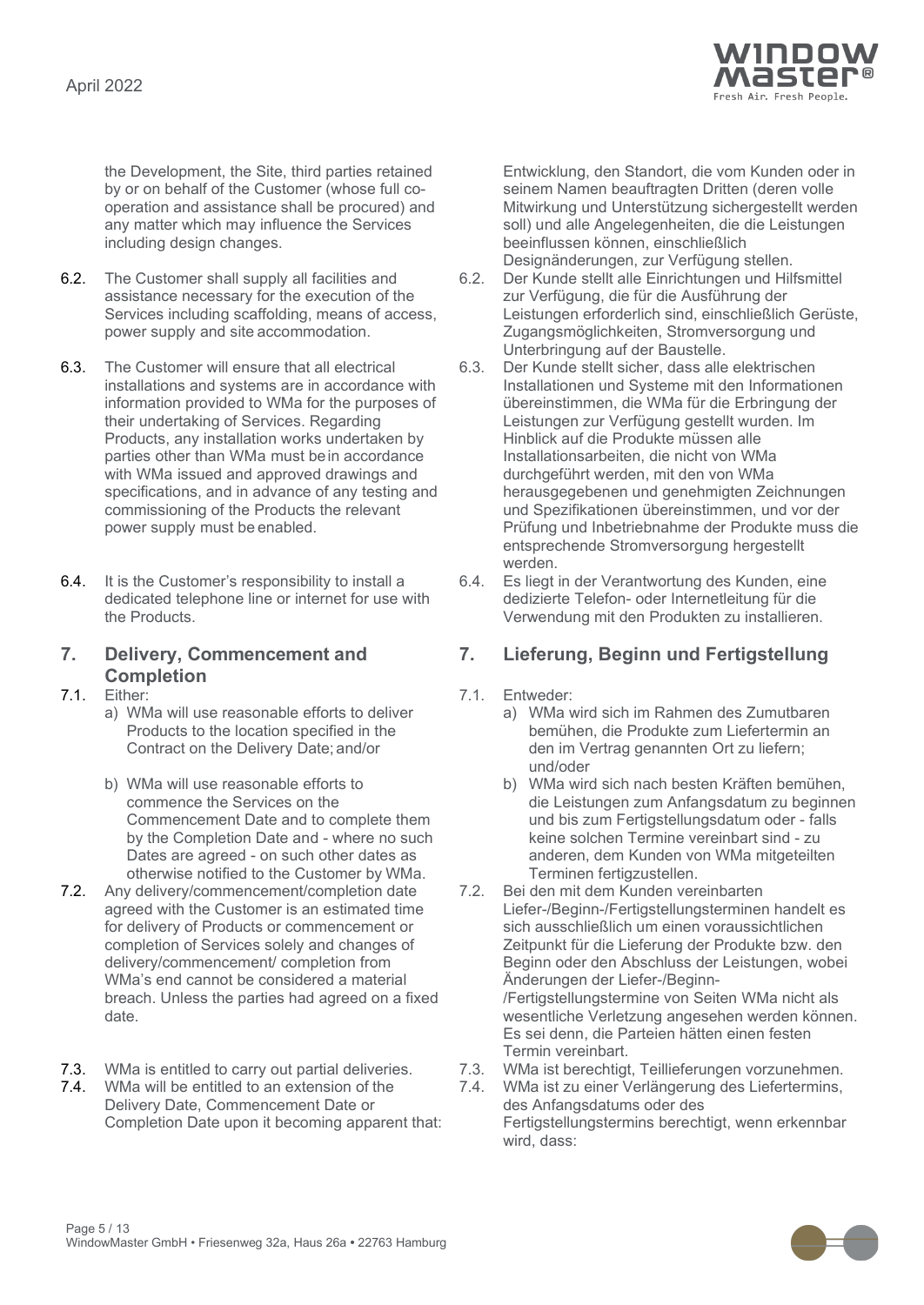

- <span id="page-5-0"></span>a) any act or omission on the part of the Customer (including any request by the Customer for a Variation (as defined below) or of any third party for whom the Customer is responsible; or
- b) any matter identified in Section [7.3](#page-4-0) [a\)](#page-5-0) will have or has had an effect on the ability of WMa to meet such Dates*.*
- 7.5. WMa shall not be in breach of contract or otherwise liable for delay or non-performance caused by widespread disease (such as epidemics and pandemics, explicitly including existing outbreaks and diseases such as COVID-19), strikes, lock-outs, industrial actions or trade disputes, difficulties due to import restrictions or obtaining raw materials, labor,fuel, parts or machinery, power failure or breakdown in machinery, failure of suppliers, sub-suppliers or contractors, or events beyond the control of WMa or its suppliers, or contractors. WMa will use reasonable endeavors to inform the Customer of any such events.
- 7.6. The Customer shall reimburse WMa in respect of 7.6. costs, losses, liabilities, and expenses suffered by WMa resulting from delay caused by the act or omission of the Customer or third parties engaged in relation to the Development.
- 7.7. In the case of delivery of the Products by instalments, the Customer will not be entitled to treat the late or non-delivery of the Products in any one instalment as a breach of the Contract.
- 7.8. The Customer will take delivery of Products on the Delivery Date or on another date agreed or notified by WMa. The Products shall be at the Customer's risk from the time that they are delivered to the Site or any other agreed address. If the Customer will not accept the Products on delivery, although no defect is apparent, risk in the Products will pass in any event to the Customer, the Products will be deemed to have been delivered, and WMa may store the Products at the cost of the Customer. Delivery subsequent to such a delay will be at the sole cost and risk of the Customer and shall be the Customer's responsibility to organise.
- 7.9. WMa's liability for non-delivery shall be limited to replacing the Products within a reasonable time or issuing a credit note against any invoice
- a) eine Handlung oder Unterlassung des Kunden (einschließlich eines Änderungswunsches des Kunden (wie unten definiert) oder eines Dritten, für den der Kunde verantwortlich ist; oder
- b) ein in Ziffer 7.4 a) genannter Umstand sich auf die Fähigkeit von WMa auswirkt oder ausgewirkt hat, diese Termine einzuhalten.
- 7.5. WMa ist nicht vertragsbrüchig oder haftet in sonstiger Weise für Verzögerungen oder Nichterfüllung, die durch weit verbreitet auftretende Krankheiten (wie z.B. Epidemien und Pandemien, ausdrücklich einschließlich bestehender Ausbrüche und Krankheiten wie z.B. COVID-19), Streiks, Aussperrungen, Arbeitskämpfe oder Handelsstreitigkeiten, Schwierigkeiten aufgrund von Einfuhrbeschränkungen oder bei der Beschaffung von Rohstoffen, Arbeitskräften, Brennstoffen, Teilen oder Maschinen, Stromausfall oder Ausfall von Maschinen, Ausfall von Lieferanten, Unterlieferanten oder Auftragnehmern oder durch Ereignisse, die außerhalb des Einflussbereichs von WMa oder ihrer Lieferanten oder Auftragnehmer liegen, verursacht werden. WMa wird sich in angemessener Weise bemühen, den Kunden über solche Ereignisse zu informieren.
- 7.6. Der Kunde erstattet WMa die Kosten, Verluste, Verbindlichkeiten und Aufwendungen, die WMa aufgrund von Verzögerungen entstehen, die durch Handlungen oder Unterlassungen des Kunden oder von Dritten, die im Zusammenhang mit der Entwicklung eingeschaltet werden, verursacht werden.
- 7.7. Im Falle einer Lieferung der Produkte in Teilmengen ist der Kunde nicht berechtigt, die verspätete oder nicht erfolgte Lieferung der Produkte in einer Teilmenge als Vertragsverletzung anzusehen.
- 7.8. Der Kunde wird die Produkte zum Liefertermin oder zu einem anderen vereinbarten oder von WMa mitgeteilten Termin abnehmen. Die Waren reisen auf Risiko des Kunden ab dem Zeitpunkt der Lieferung an den Standort oder eine andere vereinbarte Adresse. Nimmt der Kunde die Produkte bei Lieferung nicht an, obwohl kein Mangel erkennbar ist, geht die Gefahr für die Produkte in jedem Fall auf den Kunden über, die Produkte gelten als geliefert und WMa kann die Produkte auf Kosten des Kunden einlagern. Die Lieferung nach einer solchen Verzögerung erfolgt auf alleinige Kosten und Gefahr des Kunden und ist von diesem zu veranlassen.
- 7.9. Die Haftung von WMa bei Nichtlieferung beschränkt sich auf den Ersatz der Produkte innerhalb einer angemessenen Frist oder die Erteilung einer

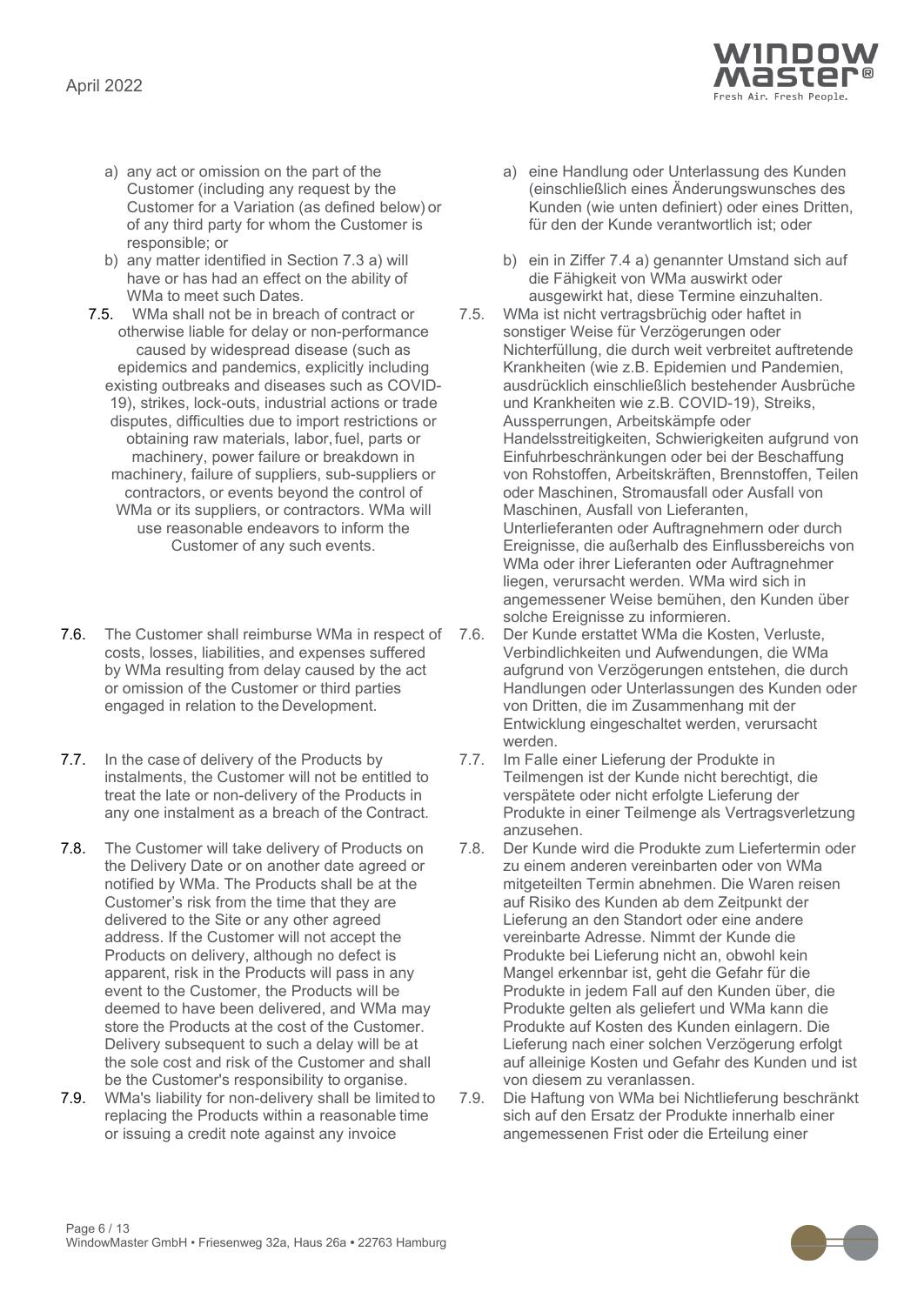

issued for the Products. If performance is delayed or if it is no longer possible to deliver the goods ordered due to reasons for which WMa is responsible, the Customer is entitled to rescind the agreement in accordance with the statutory provisions. Claims for damages are subject to the provisions in Section 12 of these Terms.

- 7.10. "**Variation**" means any addition, omission, alteration, or substitution of the Services and/or Products. The Customer shall be entitled to request a Variation, which WMa shall comply with insofar as the Parties have agreed compensation for such Variation in advance which shall also take into account the effect on the Contract Price as well as delivery, commencement, and completion time.
- 7.11. WMa reserves its right to make design and structural modifications at any time. WMa is not obliged to implement such modifications in previously ordered or delivered Products.

- <span id="page-6-0"></span>**8. Intellectual Property Rights 8. Geistige Eigentumsrechte** 8.1. All documents, product samples, prototypes, software, technical solutions, drawings, designs trademarks, copyrights, patents, rights in inventions, know-how, trade secrets, etc. and other information (Intellectual Property Rights) issued or delivered by WMa as part of the Services and/or Products are the exclusive property of WMa.
- <span id="page-6-1"></span>8.2. WMa's "Intellectual Property Rights" shall also cover intellectual property rights, including but not limited to trademarks, copyrights, designs, patents, rights in inventions, know-how, trade secrets, or any other information owned or otherwise held by WMa which WMa designates as intellectual property rights, regardless of whether a relevant court of law would come to the same conclusion.
- 8.3. Nothing in the Contract or in these Terms and Conditions shall constitute a transfer of any Intellectual Property Rights owned or otherwise held by WMa, and such rights shall remain with WMa.
- 8.4. The Customer's use of WMa's Intellectual Property Rights shall be restricted to such use as may be necessary or otherwise authorised explicitly under the Contract. The Customer acknowledges that any unauthorized use of Intellectual Property Rights may be subject to injunctive measures without prejudicing any

Gutschrift gegen eine für die Produkte ausgestellte Rechnung. Verzögert sich die Leistung oder ist die Lieferung der bestellten Ware aus Gründen, die WMa zu vertreten hat, nicht mehr möglich, ist der Kunde berechtigt, nach Maßgabe der gesetzlichen Bestimmungen vom Vertrag zurückzutreten. Für Schadensersatzansprüche gelten die Regelungen in Ziffer 12 dieser Bedingungen.

- 7.10. "Änderung" bedeutet jede Hinzufügung, Auslassung, Änderung oder Ersetzung der Leistungen und/oder Produkte. Der Kunde ist berechtigt, eine Variation zu verlangen, der WMa nachkommen wird, soweit die Parteien im Voraus eine Vergütung für diese Variation vereinbart haben, die auch die Auswirkungen auf den Vertragspreis sowie die Liefer-, Beginn- und Fertigstellungszeit berücksichtigt.
- 7.11. WMa behält sich das Recht vor, jederzeit Konstruktions- und Designänderungen vorzunehmen. WMa ist nicht verpflichtet, derartige Änderungen an bereits bestellten oder gelieferten Produkten vorzunehmen.

- Alle von WMa im Rahmen der Leistungen und/oder Produkte herausgegebenen oder gelieferten Unterlagen, Produktmuster, Prototypen, Software, technischen Lösungen, Zeichnungen, Entwürfe, Marken, Urheberrechte, Patente, Rechte an Erfindungen, Know-how, Betriebsgeheimnisse etc. und sonstigen Informationen (Schutzrechte) sind ausschließliches Eigentum von WMa.
- 8.2. Die "Geistigen Eigentumsrechte" von WMa umfassen auch Rechte an geistigem Eigentum, einschließlich, aber nicht beschränkt auf Marken, Urheberrechte, Designs, Patente, Rechte an Erfindungen, Know-how, Geschäftsgeheimnisse oder sonstige Informationen, die im Eigentum von WMa stehen oder in sonstiger Weise von WMa gehalten werden und die WMa als geistige Eigentumsrechte bezeichnet, unabhängig davon, ob ein zuständiges Gericht zu demselben Ergebnis kommen würde.
- 8.3. Weder der Vertrag noch diese AGB stellen eine Übertragung von Rechten des geistigen Eigentums dar, die im Eigentum von WMa stehen oder in sonstiger Weise von WMa gehalten werden; diese Rechte verbleiben bei WMa.
- 8.4. Der Kunde darf das geistige Eigentum von WMa nur in dem Umfang nutzen, wie es nach dem Vertrag erforderlich oder sonst ausdrücklich gestattet ist. Der Kunde erkennt an, dass eine unbefugte Nutzung von Rechten des geistigen Eigentums Gegenstand von Unterlassungsmaßnahmen sein kann, ohne dass

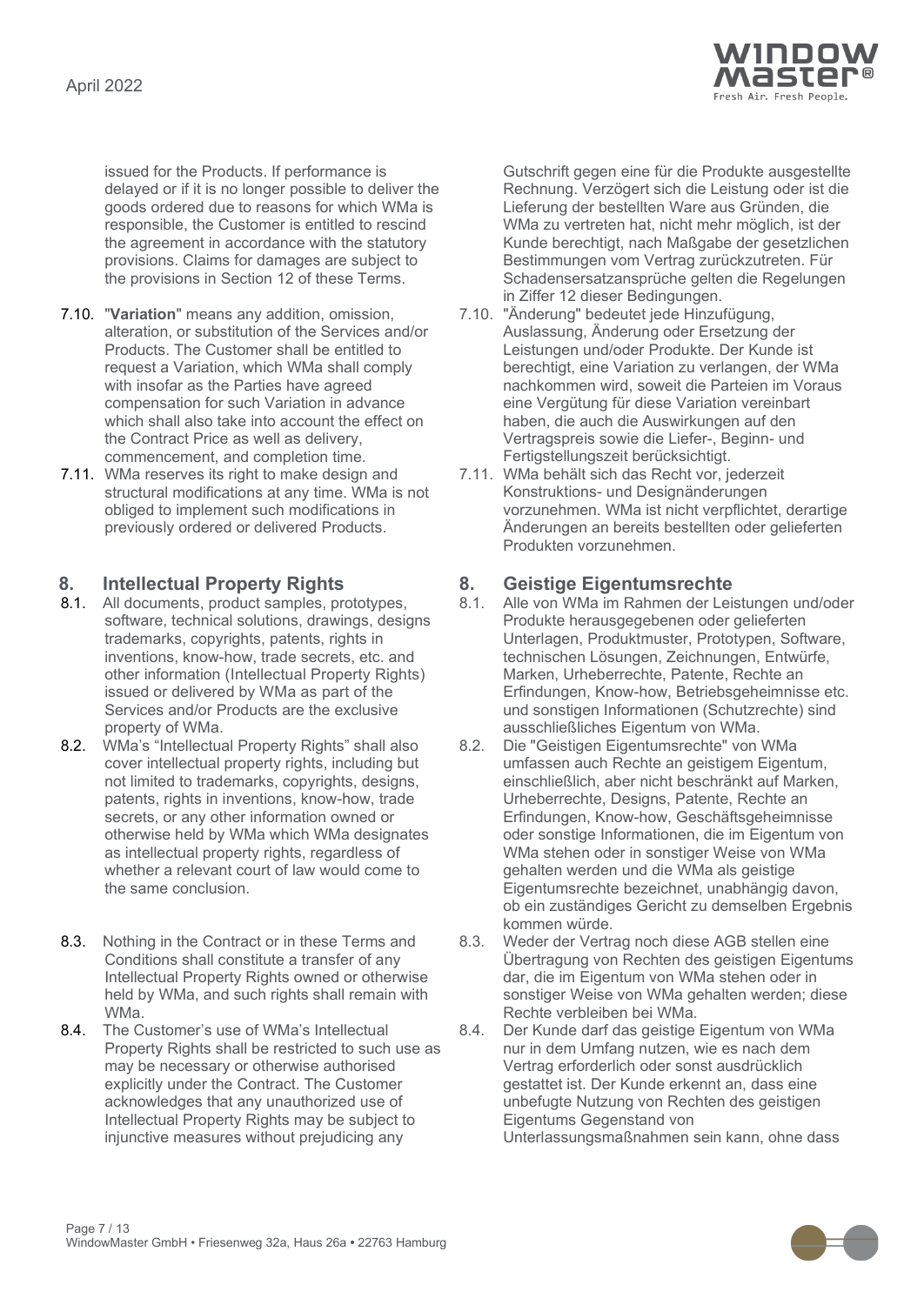

other rights and remedies available under the Contract or in these Terms and Conditions and applicable law.

- 8.5. In the event of termination of the Contract, regardless of cause, the Supplier shall immediately refrain from any use of WMa's Intellectual Property Rights, if any.
- 8.6. If the Customer becomes aware of any thirdparty infringing on WMa's Intellectual Property Rights, the Customer shall, without any undue delay, inform WMa thereof, and shall, if so requested, assist in the defence thereof at its own account.

- WMa shall retain title to the Products until payment in full under the Contract or any other contract with the Customer.
- 9.2. If the Customer fails to make payments to WMa when due, or if WMa terminates the Contract, WMa will have the right to require the Customer not to resell or part with possession of any Products owned by WMa until the Customer has paid in full all sums due.

- 10.1. The price payable for the Services and/or Products shall be the Contract Price, which shall be exclusive of VAT and other charges and fees to public authorities as appropriate and any other amount due in accordance with theContract.
- 10.2. If after 12 months from the date of the Contract the Products have not been delivered to the Customer, or the Services have not been performed, and the market prices of the Products or the Services, upon which the Contract Price was based, has increased, the Contract Price shall be increased by the net amount of the difference, accounting for the then applicable market prices.

- 11.1. Payment of any amount under the Contract shall become due on the date of WMa's invoice. Unless anything else is explicitly agreed upon, and under the condition that the Customer can document a positive credit rating and a satisfactory credit insurance (or other similar performance security documentation), the final date for payment shall be 7 days after the date an amount becomes due.
- 11.2. Amounts due and unpaid beyond the final date 11.2. Bei Überschreitung des Zahlungsziels sind

dadurch andere Rechte und Rechtsbehelfe aus dem Vertrag oder aus diesen Bedingungen und dem anwendbaren Recht berührt werden.

- 8.5. Im Falle der Beendigung des Vertrages, gleich aus welchem Grund, hat der Lieferant jegliche Nutzung der etwaigen geistigen Eigentumsrechte von WMa unverzüglich zu unterlassen.
- 8.6. Erlangt der Kunde Kenntnis davon, dass Dritte die geistigen Eigentumsrechte von WMa verletzen, wird der Kunde WMa hiervon unverzüglich unterrichten und auf Verlangen bei der Verteidigung auf eigene Kosten unterstützen.

## **9. Title to Products 9. Eigentum an den Produkten**

- 9.1. WMa behält sich das Eigentum an den Produkten bis zur vollständigen Zahlung aus dem Vertrag oder einem anderen Vertrag mit dem Kunden vor.
- 9.2. Kommt der Kunde seinen Zahlungsverpflichtungen gegenüber WMa nicht fristgerecht nach oder kündigt WMa den Vertrag, ist WMa berechtigt, vom Kunden zu verlangen, dass er die im Eigentum von WMa stehenden Produkte nicht weiterveräußert oder in Besitz nimmt, bis der Kunde alle fälligen Beträge vollständig bezahlt hat.

### **10. Price 10. Preis**

- 10.1. Der für die Leistungen und/oder Produkte zu zahlende Preis ist der Vertragspreis, der sich ausschließlich der Umsatzsteuer und sonstiger Abgaben und Gebühren an Behörden sowie sonstiger nach dem Vertrag geschuldeter Beträge versteht.
- 10.2. Wenn nach Ablauf von 12 Monaten ab dem Datum des Vertrages die Produkte nicht an den Kunden geliefert oder die Leistungen nicht erbracht wurden und die Marktpreise der Produkte oder der Leistungen, auf denen der Vertragspreis beruhte, gestiegen sind, wird der Vertragspreis um den Nettobetrag der Differenz unter Berücksichtigung der dann geltenden Marktpreise erhöht.

### **11. Payment Terms 11. Zahlungsbedingungen**

- 11.1. Die Forderungen aus dem Vertrag werden mit dem Datum der Rechnung von WMa fällig. Soweit nicht ausdrücklich etwas anderes vereinbart ist und unter der Voraussetzung, dass der Kunde eine positive Bonität und eine ausreichende Kreditversicherung (oder eine vergleichbare Leistungssicherung) nachweisen kann, ist das endgültige Zahlungsziel 7 Tage nach Fälligkeit eines Betrages.
- 

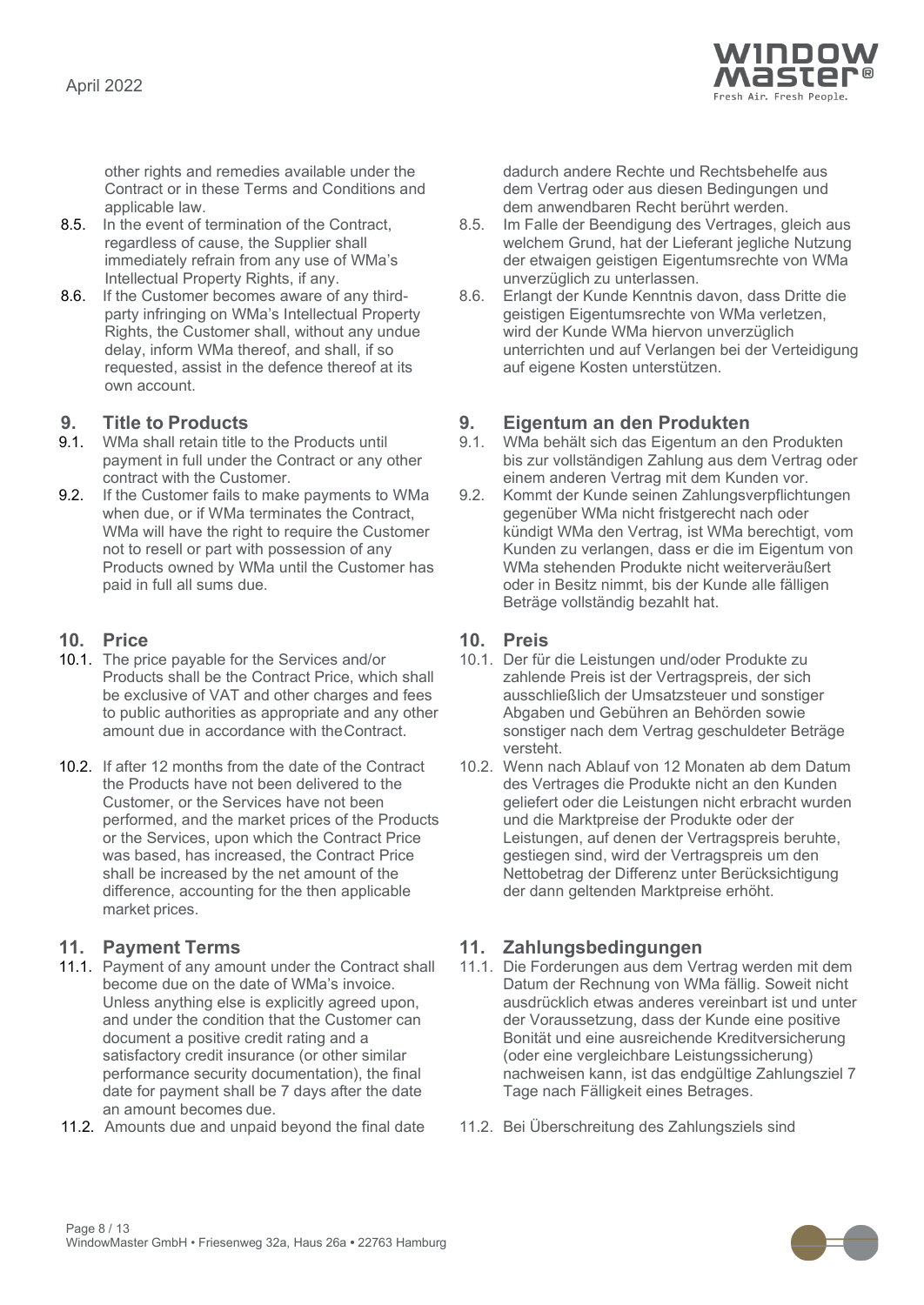

for payment shall be payable with default interest at the rate of 9% points above the basic interest rate until payment is made or received.

- 11.3. In the event that it is agreed that the Customer may apply a retention amount in respect of any payments made under this Contract the Customer shall accept WMa's retention bondin lieu of making any deduction frompayments.
- 11.4. The Customer may only set off or exercise its right of retention or stoppage in transit for claims that WMa has acknowledged in writingto the Customer, or which have been confirmed legally through binding settlement.
- 11.5. In the event of the Customer's default in payment relative to any delivery from WMa, all WMa's other claims vis-à-vis the Customer shall immediately fall due for payment.

### **12. Liability 12. Haftung**

- 12.1. WMa is only liable for damage that is caused intentionally or through gross negligence. With respect to breaches of material contractual duties WMa is also liable if they are caused by ordinary negligence. "Material contractual duties" are duties whose fulfilment is essential to the proper performance of the contract and upon whose fulfilment the Customer regularly relies on and may regularly rely. WMa's liability is limited to the reasonably foreseeable damage typically incurred with this type of contract unless it is due to an intentional act.
- 12.2. The foregoing limitations of liability do not apply to injuries to the life, body or health of a person or in cases of liability pursuant to the German Product Liability Act.
- 12.3. The Customer's claims for the reimbursement of expenses pursuant to Section 284 BGB are waived to the extent that a claim for damages in lieu of performance is excluded pursuant to the foregoing provisions.
- 12.4. The foregoing limitations on liability shall also apply to WMa's employees, management bodies and other vicarious agents.
- 12.5. The parties hereby confirm that notwithstanding any other provision of the Contract, the Contract shall not and shall not purport to confer on any third party any right to enforce any term of the Contract for the purposes of the Contracts.
- 12.6. If WMa is held liable towards third parties, the Customer is obliged to indemnify WMa unless WMa is liable towards the Customer under these Terms and Conditions.
- 12.7. The Customer shall indemnify WMa against any 12.7. Der Kunde stellt WMa von allen Ansprüchen in

Verzugszinsen in Höhe von 9 %-Punkten über dem Basiszinssatz zu zahlen, bis die Zahlung erfolgt oder eingegangen ist.

- 11.3. Wird vereinbart, dass der Kunde einen Einbehalt auf Zahlungen aus diesem Vertrag geltend machen kann, so hat der Kunde anstelle eines Abzugs von Zahlungen die Einbehaltsgarantie von WMa zu akzeptieren.
- 11.4. Der Kunde kann nur mit solchen Forderungen aufrechnen oder ein Zurückbehaltungsrecht oder eine Transportsperre ausüben, die WMa gegenüber dem Kunden schriftlich anerkannt hat oder die durch einen rechtskräftigen Vergleich rechtskräftig festgestellt worden sind.
- 11.5. Kommt der Kunde mit der Bezahlung einer Lieferung von WMa in Verzug, werden alle sonstigen Forderungen von WMa gegenüber dem Kunden sofort zur Zahlung fällig.

- 12.1. WMa haftet nur für Schäden, die vorsätzlich oder grob fahrlässig verursacht wurden. Für die Verletzung wesentlicher Vertragspflichten haftet WMa auch dann, wenn sie durch einfache Fahrlässigkeit verursacht wird. "Wesentliche Vertragspflichten" sind Pflichten, deren Erfüllung die ordnungsgemäße Durchführung des Vertrages überhaupt erst ermöglicht und auf deren Einhaltung der Kunde regelmäßig vertraut und vertrauen darf. Die Haftung von WMa ist auf den vertragstypischen, vernünftigerweise vorhersehbaren Schaden begrenzt, es sei denn, er beruht auf einer vorsätzlichen Handlung.
- 12.2. Die vorstehenden Haftungsbeschränkungen gelten nicht bei der Verletzung des Lebens, des Körpers oder der Gesundheit einer Person sowie in Fällen der Haftung nach dem Produkthaftungsgesetz.
- 12.3. Ansprüche des Kunden auf Aufwendungsersatz nach § 284 BGB sind insoweit ausgeschlossen, als ein Anspruch auf Schadensersatz statt der Leistung nach den vorstehenden Regelungen ausgeschlossen ist.
- 12.4. Die vorstehenden Haftungsbeschränkungen gelten auch für die Mitarbeiter, Organe und sonstigen Erfüllungsgehilfen von WMa.
- 12.5. Die Parteien bestätigen hiermit, dass ungeachtet sonstiger Bestimmungen des Vertrages der Vertrag keinem Dritten ein Recht zur Durchsetzung einer Vertragsklausel einräumt und dies auch nicht bezwecken soll.
- 12.6. Wird WMa von Dritten in Anspruch genommen, ist der Kunde verpflichtet, WMa freizustellen, es sei denn, WMa haftet gegenüber dem Kunden nach diesen Bedingungen.
- 

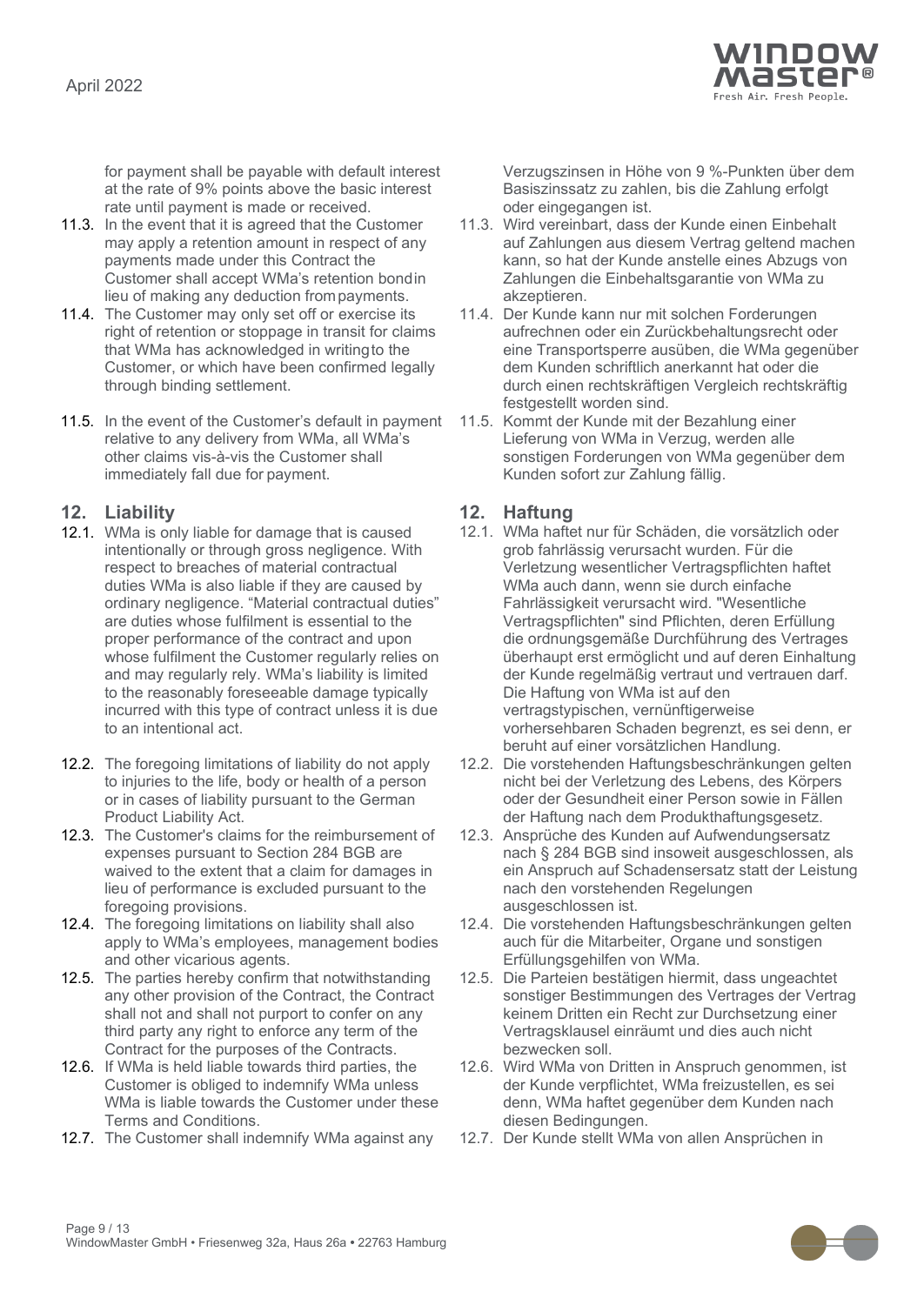

claim in relation to damages which are caused by usage of the Product which are caused by the Customer's or third parties' incorrect installation, reparation, maintenance and use, the Customer's neglect to instruct employees in the handling of the Product or the Customer's noncompliance with applicable legislation or regulation.

- 12.8. If third parties make a claim for damages or loss in relation to the Services and/or Products against the Customer, the Customer must immediately notify WMa.
- 12.9. The Customer is obligated to join as a codefendant any legal action initiated against WMa relating to any claim relating to the Services and/or Products.
- 12.10.Where the Services do not include for WMa to advise on the design or specification of the Products or their use, then any assistance, consultation, or any design proposals, including drawings, calculations and ideas which may be provided to the Customer should be relied upon by the Customer at its own risk and only subject to advice from an appropriate expert.
- 12.11.If WMa agrees to repair or rectify any defect or flaw based on the Customer's claim which ultimately turns out to be unjustified, e.g., due to the Customer's neglect of WMA's user manuals or instructions, WMa is entitled to receive payment for such remedial measures conducted by or at the request of WMa.
- 12.12.For the purposes of this Contract, "Consequential Loss" shall include (but not be limited to) reference to loss of profit, loss or depletion of goodwill, loss of business or time, damage to property and all other financial loss or damage.

### **13. Warranty relating to Products and Notices of Defects**

- <span id="page-9-0"></span>13.1. The Customer undertakes to examine all Products without delay upon delivery.
- <span id="page-9-1"></span>13.2. WMa shall have no liability for defects if the Customer does not notify these immediately and in writing to WMa when the defects in the Products are or should have been discovered upon delivery. WMa shall have no liability for defects which were or should have been discovered as part of the Customer's/recipients examination of the Products upon their receipt if notification is not timely communicated to WMa.

Bezug auf Schäden frei, die durch die Nutzung des Produkts verursacht werden, die durch die unsachgemäße Installation, Reparatur, Wartung und Nutzung durch den Kunden oder Dritte, die Unterlassung der Unterweisung von Mitarbeitern in der Handhabung des Produkts durch den Kunden oder die Nichteinhaltung geltender Gesetze oder Vorschriften durch den Kunden verursacht werden.

- 12.8. Wird der Kunde von Dritten wegen Schäden oder Verlusten im Zusammenhang mit den Leistungen und/oder Produkten in Anspruch genommen, hat der Kunde WMa unverzüglich zu informieren.
- 12.9. Der Kunde ist verpflichtet, einer gegen WMa eingeleiteten Klage wegen eines Anspruchs im Zusammenhang mit den Leistungen und/oder Produkten als Nebenintervenient beizutreten.
- 12.10.Soweit die Leistungen nicht beinhalten, dass WMa über die Gestaltung oder Spezifikation der Produkte oder deren Verwendung berät, erfolgt jede Unterstützung, Beratung oder jeder Gestaltungsvorschlag, einschließlich Zeichnungen, Berechnungen und Ideen, die dem Kunden zur Verfügung gestellt werden, durch den Kunden auf eigenes Risiko und nur vorbehaltlich der Beratung durch einen geeigneten Experten.
- 12.11.Erklärt sich WMa aufgrund eines Anspruchs des Kunden zur Beseitigung eines Mangels bereit, der sich im Nachhinein als unberechtigt herausstellt, z.B. weil der Kunde die Bedienungsanleitungen oder Hinweise von WMa nicht beachtet hat, so hat WMa Anspruch auf Vergütung für die von ihr oder auf ihre Veranlassung durchgeführten Nachbesserungsmaßnahmen.
- 12.12.Für die Zwecke dieses Vertrages umfasst der Begriff "Folgeschaden" unter anderem (aber nicht ausschließlich) den entgangenen Gewinn, den Verlust oder die Minderung des Firmenwerts, den Geschäfts- oder Zeitverlust, die Beschädigung von Eigentum und alle anderen finanziellen Verluste oder Schäden.

### **13. Gewährleistung für Produkte und Mängelrügen**

- 13.1. Der Kunde ist verpflichtet, alle Produkte unverzüglich nach Lieferung zu untersuchen.
- 13.2. WMa haftet nicht für Mängel, wenn der Kunde diese nicht unverzüglich schriftlich gegenüber WMa rügt, wenn die Mängel an den Produkten bei der Lieferung entdeckt werden oder hätten entdeckt werden müssen. WMa haftet nicht für Mängel, die bei der Untersuchung der Produkte durch den Kunden/Empfänger nach deren Erhalt entdeckt wurden oder hätten entdeckt werden müssen, wenn die Anzeige nicht rechtzeitig gegenüber WMa erfolgt.

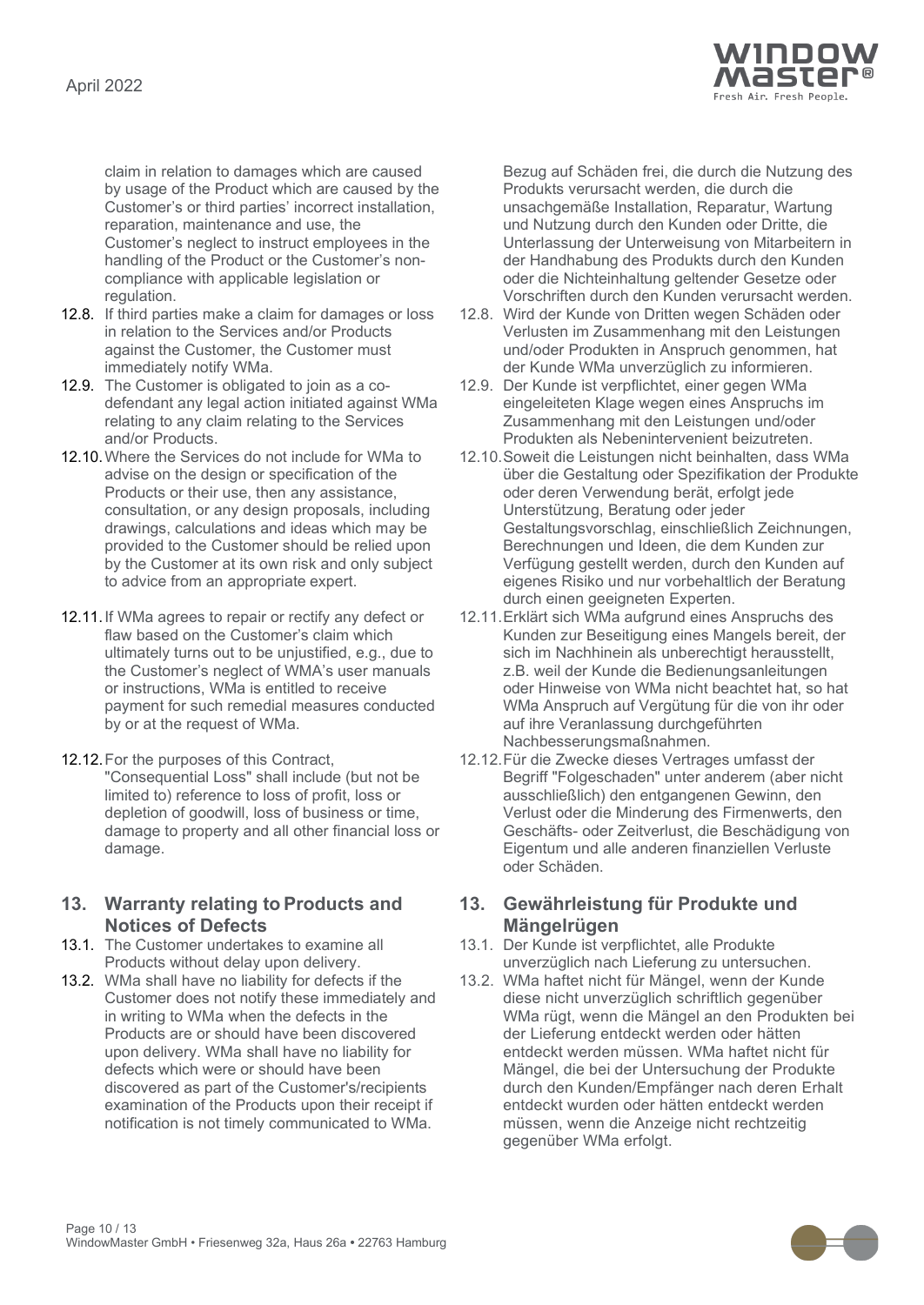

- 13.3. Subject to Sections [13.1](#page-9-0) and [13.2,](#page-9-1) WMa shall be liable for latent defects for a maximum period of 5 year after the handover or for a maximum period of 6 years from the time that risk of the Products passes to the Customer. In case of such liability, WMa can choose either to repair a Product or to supply a replacement Product with a similar function and use. The option between repair and replacement will be at WMa's discretion and subject to terms agreed with the Customer at the relevant time.
- 13.4. WMa shall be under no liability under the above warranty in respect of any defect in Products arising from wear and tear, non-maintenance, installation or commissioning by parties other than WMa below normal standard, accidental or willful damage, negligence, failure to follow WMa's instructions or recommendations (whether written or oral), disruption of power supply, or misuse or alteration or repair of Products without WMa's prior written approval or any of the above with respect to such items or parts of buildings (e.g. doors and windows) with which the Products are connected or interact. It is the sole responsibility of the Customer to carry out proper maintenance of the Products throughout the warranty period.

### **14. Warranty relating to Services 14. Gewährleistung in Bezug auf**

- <span id="page-10-0"></span>14.1. WMa warrants that Services shall be performed with all due care and skill and in accordance with prevailing industry or professional standards by personnel that are familiar with WMa's requirements and have appropriate skill, training, and background to perform such Services in a compliant manner and in accordance with prevailing commercial practices and standards in the industry for similar services.
- <span id="page-10-1"></span>14.2. The Services will be provided in accordance with all applicable legislation from time to time in force, and the Customer will inform WMa as soon as it becomes aware of any changes in that legislation.
- 14.3. Notwithstanding Section [14.1](#page-10-0) and [14.2,](#page-10-1) WMa shall have no liability for defects caused by Services if the Customer does not notify these immediately and in writing to WMa when the defects are or should have been discovered.
- 13.3. Vorbehaltlich der Ziffern 13.1 und 13.2 haftet WMa für verdeckte Mängel längstens für einen Zeitraum von 5 Jahren ab Übergabe bzw. längstens für einen Zeitraum von 6 Jahren ab dem Zeitpunkt des Gefahrübergangs der Produkte auf den Kunden. Im Falle einer solchen Haftung kann WMa nach ihrer Wahl ein Produkt nachbessern oder ein funktionsund gebrauchsgleiches Ersatzprodukt liefern. Die Wahl zwischen Nachbesserung und Ersatzlieferung liegt im Ermessen von WMa und unterliegt den mit dem Kunden zum jeweiligen Zeitpunkt vereinbarten Bedingungen.
- 13.4. WMa haftet im Rahmen der vorstehenden Gewährleistung nicht für Mängel an den Produkten, die auf Verschleiß, mangelnde Wartung, Installation oder Inbetriebnahme durch andere Personen als WMa unterhalb des normalen Standards, zufällige oder vorsätzliche Beschädigung, Fahrlässigkeit, Nichtbeachtung der Anweisungen oder Empfehlungen von WMa (schriftlich oder mündlich), Unterbrechung der Stromversorgung oder missbräuchliche Verwendung oder Änderung oder Reparatur der Produkte ohne vorherige schriftliche Zustimmung von WMa oder eines der vorgenannten Punkte in Bezug auf solche Gegenstände oder Gebäudeteile (z.B. Türen und Fenster), mit denen die Produkte verbunden sind oder zusammenwirken, zurückzuführen sind. Es liegt in der alleinigen Verantwortung des Kunden, eine ordnungsgemäße Wartung der Produkte während der Garantiezeit durchzuführen.

# **Leistungen**

- 14.1. WMa gewährleistet, dass die Leistungen mit der gebotenen Sorgfalt und in Übereinstimmung mit den geltenden Branchen- oder Berufsstandards von Personal erbracht werden, das mit den Anforderungen von WMa vertraut ist und über die entsprechenden Fähigkeiten, die Ausbildung und den Hintergrund verfügt, um diese Leistungen in einer konformen Art und Weise und in Übereinstimmung mit den in der Branche für ähnliche Leistungen geltenden Geschäftspraktiken und Standards zu erbringen.
- 14.2. Die Leistungen werden in Übereinstimmung mit allen jeweils geltenden Rechtsvorschriften erbracht, und der Kunde wird WMa informieren, sobald er von Änderungen dieser Rechtsvorschriften Kenntnis erlangt.
- 14.3. Ungeachtet der Ziffern 14.1 und 14.2 haftet WMa nicht für Mängel, die durch die Services verursacht werden, wenn der Kunde diese nicht unverzüglich und schriftlich gegenüber WMa rügt, wenn die Mängel entdeckt werden oder hätten entdeckt

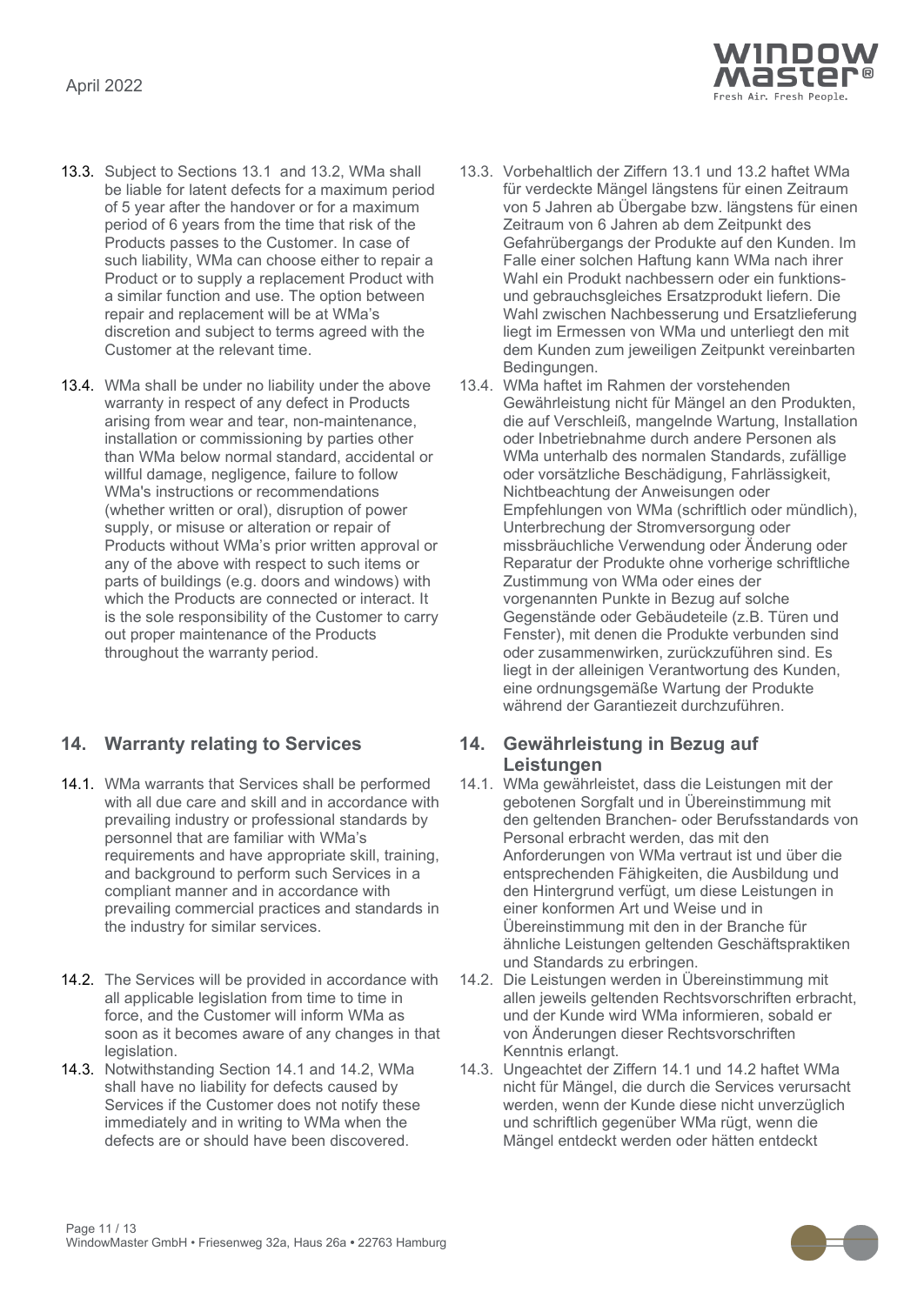

### **15. Rights of Withdrawal and Termination 15. Rücktritts- und Kündigungsrechte**

- 15.1. Without prejudice to any other right or remedy under this Contract, in the event of a breach of this Contract by the Customer, WMa may give14 days' notice in writing of its intention to terminate this Contract having set out the grounds for doing so. If the Customer does not take satisfactory steps to remedy the breach during the notice period, then at the end of the notice period WMa may terminate this Contract without further notice and without further liability.
- 15.2. WMa has the right to terminate the contract, if the financial circumstances of the Customer have deteriorated, or such deterioration is threatened, and as a result of this the performance of a purchase obligation to WMa is in jeopardy.
- 15.3. WMa further has the right to terminate the Contract in the following events:
	- − the Customer meets the criteria for insolvency,
	- − the Customer stops making its payments,  $-$  der Kunde stellt seine Zahlungen ein,
	- the Customer meets the criteria for imminent insolvency,
	- − or over-indebtedness or material loss and/or lack of liquidity of the Customer becomes apparent,
	- − if an application is filed by the Customer with respect to the assets or operation of the Customer for the opening of insolvency proceedings or of comparable debt settlement proceedings or
	- if the opening of insolvency proceedings with respect to the assets of the Customer is rejected due to lack of funds.
- 15.4. If one of the above events occur, then WMa may by notice to the Customer terminate this Contract and termination shall be effective at the date of the notice.
- 15.5. In the event of a termination of this Contract then WMa shall be entitled to and shall be paid pro rata in respect of any amount of the Services provided or any Products supplied up to the date of termination and such other reasonable costs arising as a result.

### **16. Miscellaneous** 16. **Sonstiges**

16.1. If one of the provisions of these Terms and Conditions and of additional Contracts should be or become ineffective, this shall not affect the validity of the Terms and Conditions in other respects. The parties hereto are obliged to agree werden müssen.

- 15.1. Unbeschadet sonstiger Rechte und Rechtsbehelfe aus diesem Vertrag kann WMa im Falle einer Verletzung dieses Vertrages durch den Kunden den Vertrag unter Angabe von Gründen mit einer Frist von 14 Tagen schriftlich kündigen. Ergreift der Kunde während der Kündigungsfrist keine ausreichenden Maßnahmen zur Beseitigung des Verstoßes, kann WMa diesen Vertrag nach Ablauf der Kündigungsfrist ohne weitere Ankündigung und ohne weitere Haftung kündigen.
- 15.2. WMa hat das Recht, den Vertrag zu kündigen, wenn sich die Vermögensverhältnisse des Kunden verschlechtert haben oder eine solche Verschlechterung droht und dadurch die Erfüllung einer Abnahmeverpflichtung gegenüber WMa gefährdet ist.
- 15.3. WMa hat ferner das Recht, den Vertrag in den folgenden Fällen zu kündigen:
	- − der Kunde erfüllt die Voraussetzungen für eine Insolvenz,
	-
	- − der Kunde erfüllt die Kriterien für eine drohende Zahlungsunfähigkeit,
	- − oder eine Überschuldung oder ein erheblicher Verlust und/oder mangelnde Liquidität des Kunden wird erkennbar,
	- − wenn über das Vermögen oder den Betrieb des Kunden ein Antrag auf Eröffnung eines Insolvenzverfahrens oder eines vergleichbaren Schuldenbereinigungsverfahrens gestellt wird oder
	- wenn die Eröffnung des Insolvenzverfahrens über das Vermögen des Kunden mangels Masse abgelehnt wird.
- 15.4. Tritt eines der vorgenannten Ereignisse ein, so kann WMa diesen Vertrag durch Erklärung gegenüber dem Kunden kündigen; die Kündigung wird zum Zeitpunkt der Erklärung wirksam.
- 15.5. Im Falle einer Kündigung dieses Vertrages hat WMa Anspruch auf eine anteilige Vergütung für die bis zum Zeitpunkt der Kündigung erbrachten Leistungen oder gelieferten Produkte sowie für die dadurch entstandenen sonstigen angemessenen Kosten.

16.1. Sollte eine Bestimmung dieser Geschäftsbedingungen und der ergänzenden Verträge unwirksam sein oder werden, so wird dadurch die Gültigkeit der Geschäftsbedingungen im Übrigen nicht berührt. Die Vertragspartner sind